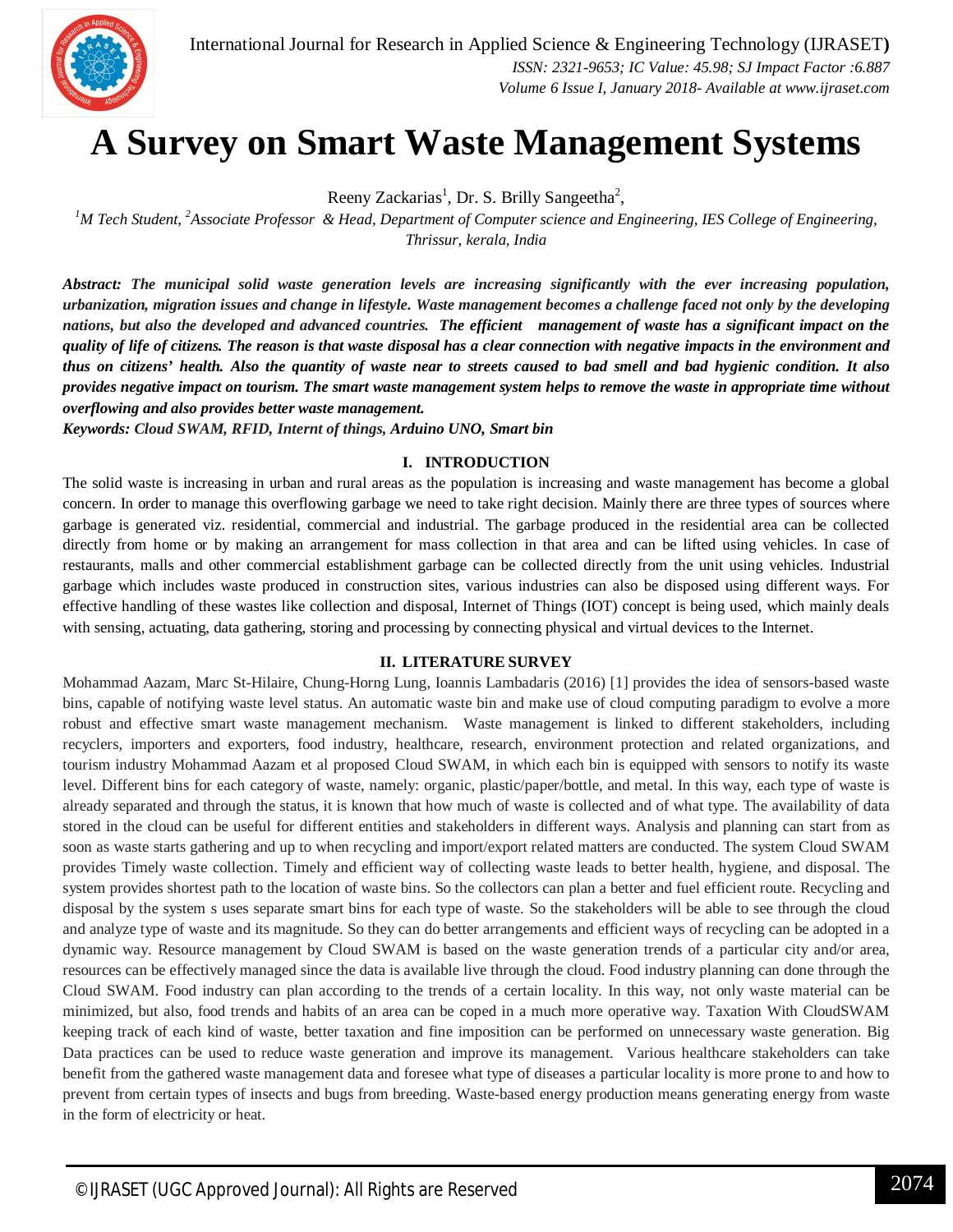

International Journal for Research in Applied Science & Engineering Technology (IJRASET**)**

 *ISSN: 2321-9653; IC Value: 45.98; SJ Impact Factor :6.887 Volume 6 Issue I, January 2018- Available at www.ijraset.com*

The population rate of the developing nations increases and a proper management of accumulative Municipal Solid Leftover (MSL) grows to be alarmingly increasing for building and maintaining an eco-friendly hazardless space. Dr. N. Sathish Kumar, B. Vijayalakshmi, R. Jenifer Prarthana, A .Shankar (2016) [2] uses tremendous power of RFID technology and presents the development of an electronic monitoring (e-monitoring) system to overcome the problems in the conventional approach. The emonitoring system is an embedded system that comprises of RFID technology interfaced with Arduino micro-controller and a web base which is completely computerized. . Dr. N. Sathish Kumar et al. designed a smart dustbin in which the dust bin gets blocked when it reaches a threshold value. The ultrasonic sensor measures the waste volume .microcontroller reads the data from sensor and alerts the server. For the verification process RFID tag (ID card of the cleaner) interrupts the RFID reader, the ultrasonic sensor checks the status of the dustbin and sends it to the web server. An android application is used to view the alerts and status at the server end.

RFID technologies do not need line of sight and the RFID waste tag can be read without actually seeing it. An RFID-based waste management system proposed by Belal Chowdhury and Morshed U. Chowdhury (2007) [3] mainly consists of a smart waste (RFID) tag, a Reader and a waste management IT system (i.e., WMITS). A load cell is used to record the weight of bulk waste from each waste bin. A reader device attached to the PDA (Personal Digital Assistant) or a smart phone placed in waste collector vehicle (garbage/recycling truck) enables the chip to transmit its unique identification to the reader device, allowing the bin to be remotely identified. A RFID reader on each waste collector vehicle will ensure that the weight and identity of the waste is passed to the PDA and automatically logged into an integrated database server. The RFID reader can also request any additional information from the waste tag that is encoded on it. When robotic/lifting arms in the waste collector loaded onto the vehicle then the weighting measures the weight of each bin. The bin ID is then used to calculate actual waste disposal charges for each individual household.

Belal Chowdhury and Morshed U. Chowdhury [3] designed a five layer architecture for RFID and sensor based waste management system. The layers are named as physical layer, middleware layer, process layer, data access layer and user interface layer. The physical layer consists of the actual RFID hardware components and it include RFID waste tag, reader and antennas. Middleware layer is act as the interface between the RFID reader, load cell sensor and waste management service providers (i.e., waste collectors, and municipalities) IT system. The important element of RFID and load cell sensor systems is middleware layer , which is viewed as the central nervous system from the waste management system perspective. This layer enables waste management service provider's (e.g., waste collector) a quick connectivity with RFID readers and load cell sensors and also the layer lowers the volume of information that waste management system applications need to process, by grouping and filtering raw RFID and load cell data from readers and sensors respectively. An application-level interface is provided by middleware layer for managing RFID readers, and load cell sensors for processing large volumes of waste data for their applications. The middleware layer is responsible for monitoring physical layer components. The Process Layer provides RFID and sensor based waste management system (business) processes that provide real-time integration into their existing systems. Also this layer enables data mapping, formatting, business rule execution and service interactions with databases. The data access layer is consist of a RDBMS (Relational Database Management System) and applications that allow waste management service providers to create an RFID and sensor "events". This data access layer interacts with the SQL server and includes a data query/loading approach using SQL and customized data (i.e., customer/household information) that are presented to the waste management service provider (i.e., waste collector) for fast and accurate waste (e.g., garbage, recycling, and green) identification Finally, the user interface layer is composed of an extensible GUI (graphical user interface), which allows RFID devices (e.g., waste tag, reader) and load cell sensors in a uniform, user-friendly way to work seamlessly in a Windows environment.

Mohd Helmy Abd Wahab, Aeslina Abdul Kadir, Mohd Razali Tomari and Mohamad Hairol Jabbar (2014) [4] proposed a Smart Recycle Bin that caters for recycling glass, paper, aluminum can and plastic products. It automatically evaluates the value of the wastes thrown accordingly and provide 3R card. The recycle system enables collection of points for performing a disposal activity into designated recycle bins. Such system encourages recycling activities by allowing the points to be redeemable for products or services. The system records the data related to the disposal activities, disposed material, identification of the user and points collected by the user. The user has to touch his card to the specified RFID reader at the recycle bin. Recycle bin doors open and user puts waste one by one. A microcontroller processes information about his user ID and number of wastes and send to a database server. The data base server calculates the user points and updates it. The system provides user login to an online system to check his total points.

Fachmin F olianto, Yong Sheng Low and Wai Leong Yeow (2015) [5] proposed Smart bin system has 3 –tier architecture.The ultra sound sensor installed in every Smartbin senses bin fullness and report readings and sensor statuses. The sensor reading is transmitted to the gateway nod which is installed in every sensor cluster. It forwards the information to the backend server. The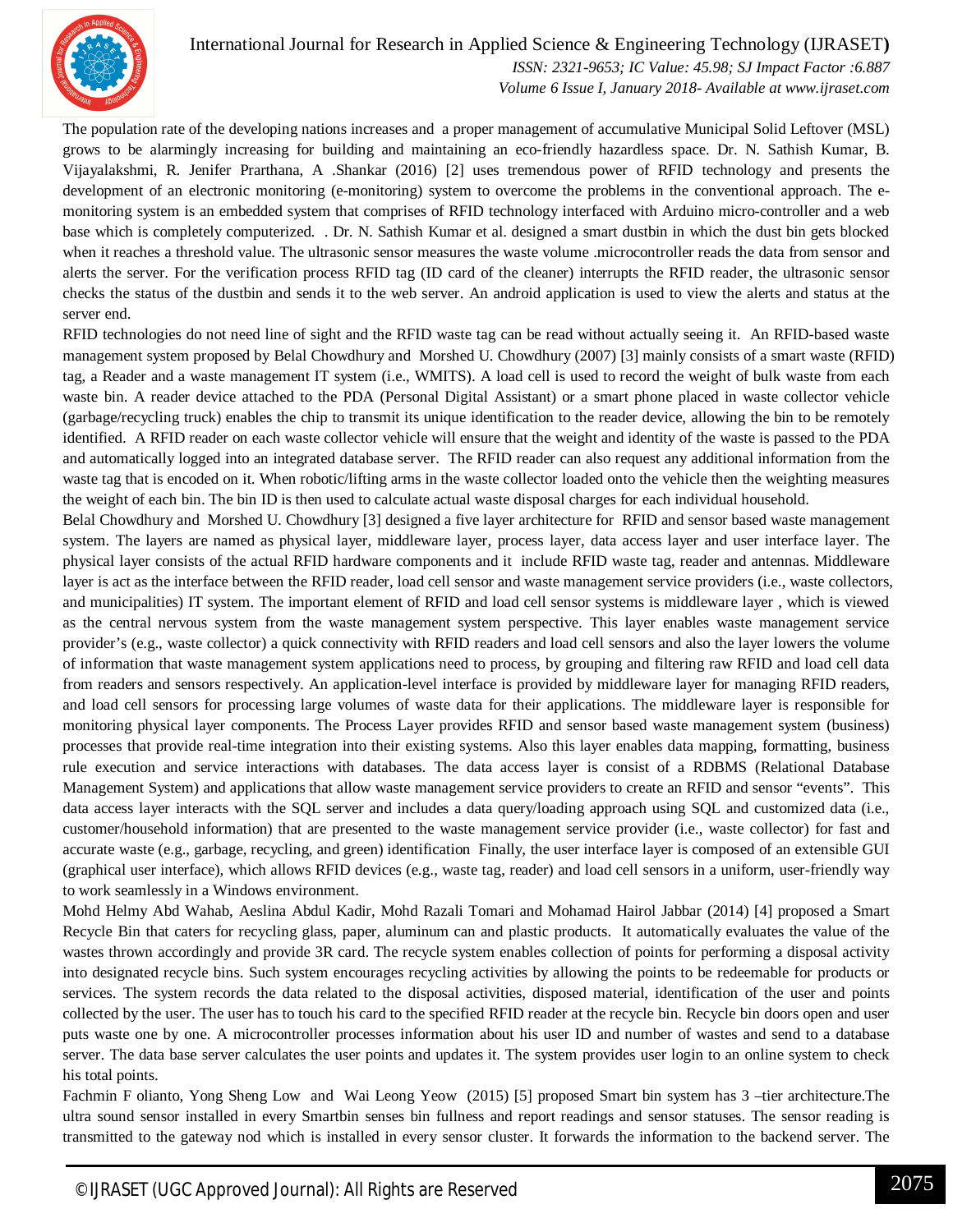

International Journal for Research in Applied Science & Engineering Technology (IJRASET**)**

 *ISSN: 2321-9653; IC Value: 45.98; SJ Impact Factor :6.887*

 *Volume 6 Issue I, January 2018- Available at www.ijraset.com*

analytics module in the back end server analyzes data collected by the bin sub system. The analytics module processes fullness readings, compares against predefined rules, and generates event upon exceeding threshold. The bin sub-system sends information to the workstation and it shows meaningful information to users through a graphical user interface.

Keerthana b et al. (2017) [6] designed internt of bins for trash management in India. The smart TRASH management system using sensor, microcontroller and other modules ensures emptying of dustbins appropriately when the garbage level reaches its maximum. Two threshold limits are set for the bins and an alert message is sent to the van that collects the trash if the waste amount reaches these thresholds. The system further allows the people to drop down the trash bags into the bins till it reaches the threshold limit .It waits for the acknowledgment from the van to clear off the bin and if the acknowledgment is not received it is sent again when it reaches threshold limit and the bin gets locked. When bin gets locked it displays the message "Overloaded". Then the dustbin will be monitored for a specific time and when not cleared within cerstain time limit, then a message will be sent to the higher authority who can take appropriate action

|                | Advantages and disadvantages of different smart waste management systems |                                                         |                                    |
|----------------|--------------------------------------------------------------------------|---------------------------------------------------------|------------------------------------|
|                | Name of the paper                                                        | Advantages                                              | Disadvantages                      |
| $\mathbf{1}$   | Cloud-based Smart                                                        | Timely waste collection, Route optimization             |                                    |
|                | Waste Management for                                                     | Recycling and disposal, Resource management, Food       | System requires number of waste    |
|                | <b>Smart Cities</b>                                                      | industry planning                                       | bins for separate waste collection |
|                |                                                                          | Taxation, Big Data analytics                            |                                    |
|                |                                                                          | Healthcare, Waste-based energy production               |                                    |
| $\overline{2}$ | <b>IOT</b> Based Smart                                                   | It is transportable                                     | Complex design of dustbin          |
|                | Garbage alert system                                                     | low price RFID tag,                                     | compared to other methods          |
|                | using Arduino UNO                                                        | the system provides options for the customers to        |                                    |
|                |                                                                          | lodge their complaints in case of discrepancies.        |                                    |
| $\overline{3}$ | <b>RFID-based Real-time</b>                                              | Waste disposal charge can be calculate,                 | Metal objects or liquid containers |
|                | <b>Smart Waste</b>                                                       | can Track missing/stolen bins quickly and accurately    | difficult to tag and track with a  |
|                | Management System                                                        | without human intervention, automate customer           | RFID system,                       |
|                |                                                                          | invoices,                                               | The RFID tag is also affected by   |
|                |                                                                          | enhance cost savings,                                   | objects surrounding it especially  |
|                |                                                                          | Improve security.                                       | metallic objects.                  |
| $\overline{4}$ | Smart Recycle Bin                                                        | Usefullness $-$ to increase the utilization of the      |                                    |
|                |                                                                          | particular bin for waste disposal,                      | System requires 3R card for waste  |
|                |                                                                          | Assist the authority to effectively and efficiently     | disposal                           |
|                |                                                                          | improve the collection of recyclable waste.             |                                    |
|                |                                                                          | The recycling process rewarding points to the user      |                                    |
|                |                                                                          | who contribute to waste recycling, Increase, The        |                                    |
|                |                                                                          | awareness among citizens                                |                                    |
| $\overline{5}$ | <b>Smartbin: Smart Waste</b>                                             | Obtain litter bin utilization - utilization information | The sensor node was deployed       |
|                | Management System                                                        | shows how a bin has been utilized                       | with battery power. Low power      |
|                |                                                                          | litter bin daily seasonality information.- shows the    | consumption sensor node must be    |
|                |                                                                          | time when a bin is usually full.                        | used because of its limited power. |
|                |                                                                          |                                                         | The sensor node had limited        |
|                |                                                                          |                                                         | memory size.                       |
| 6              | <b>INTERNET OF BINS:</b>                                                 | Less expensive                                          | ZigBee are short                   |
|                | Trash Management in                                                      | Lock based System with acknowledgment alert             | range, low complexity, and low     |
|                | India                                                                    | system.                                                 | data                               |
|                |                                                                          | Two threshold limits are being fixed. Reduces fuel      | speed.                             |
|                |                                                                          | usage. Provides clean locality                          |                                    |

TABLE I ADVANTAGES AND DISADVANTAGES OF SMART WASTE MANAGEMENT SYSTEMS